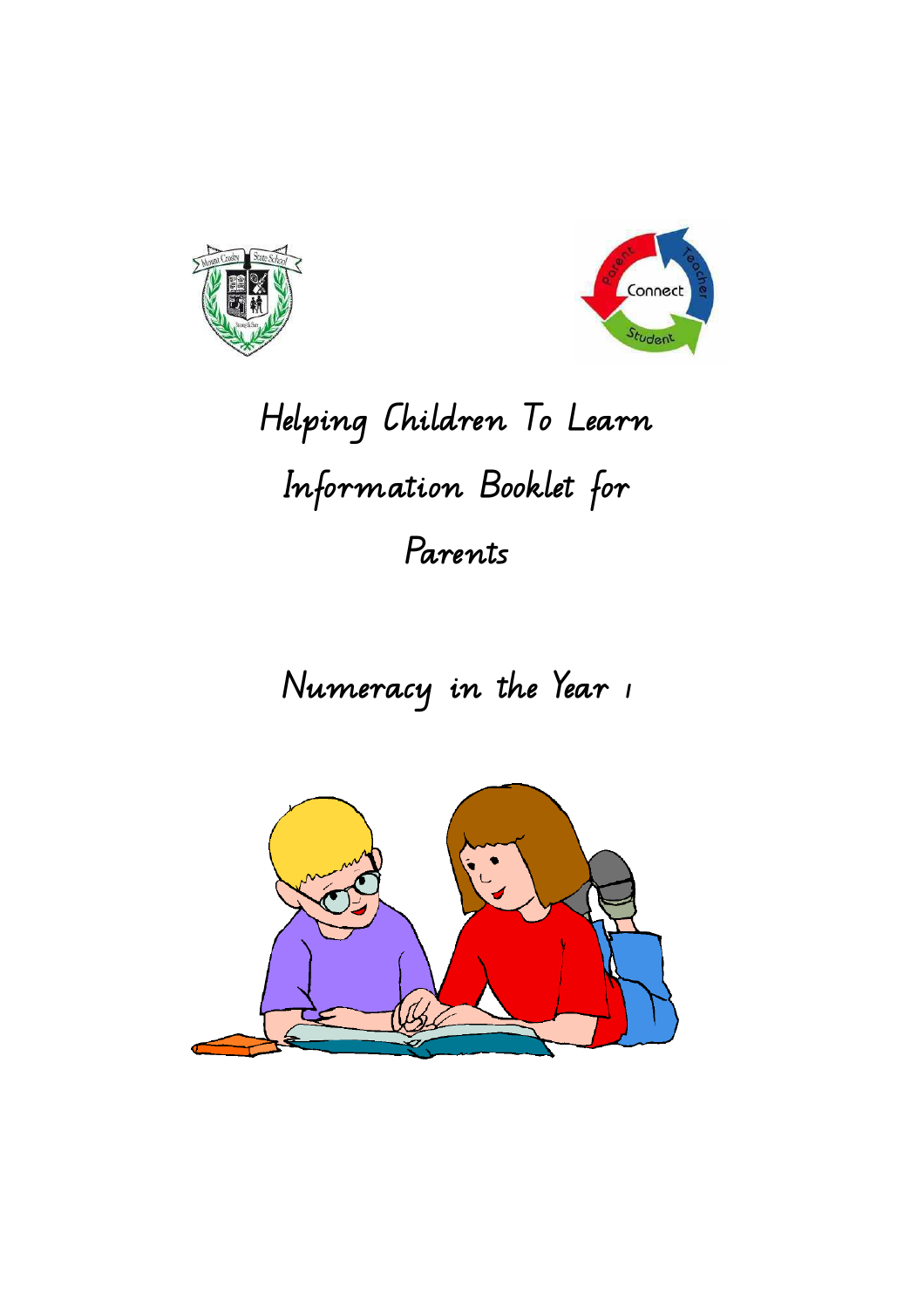

# **WALT AND WILF?**



## **A Lile bit of Theory..**

We want to encourage our students to be actively involved in their learning because research shows that they are more motivated when they understand not just the task but the learning objective of the task. We want them to understand what they are being asked to do and what we hope they will learn in order to help them to make better decision about how they tackle a set task.

Learning is more effective if they are asked to help create the success criteria (i.e. How will we know we've achieved this?) because they can be clear about how their work will be judged and what the teacher wants to see in the finished task. By inviting children to help create the success criteria, we are involving them in their own learning and encouraging them to evaluate their performance.

Children need to know why they are learning something so that they can see how their work fits into the "bigger picture".



 *WALT is short for We Are Learning To…* 

These are the learning objectives for the lesson.

 *WILF is short for What I'm Looking for…* 

 These are the success criteria against which the children and teacher judge how well they are doing.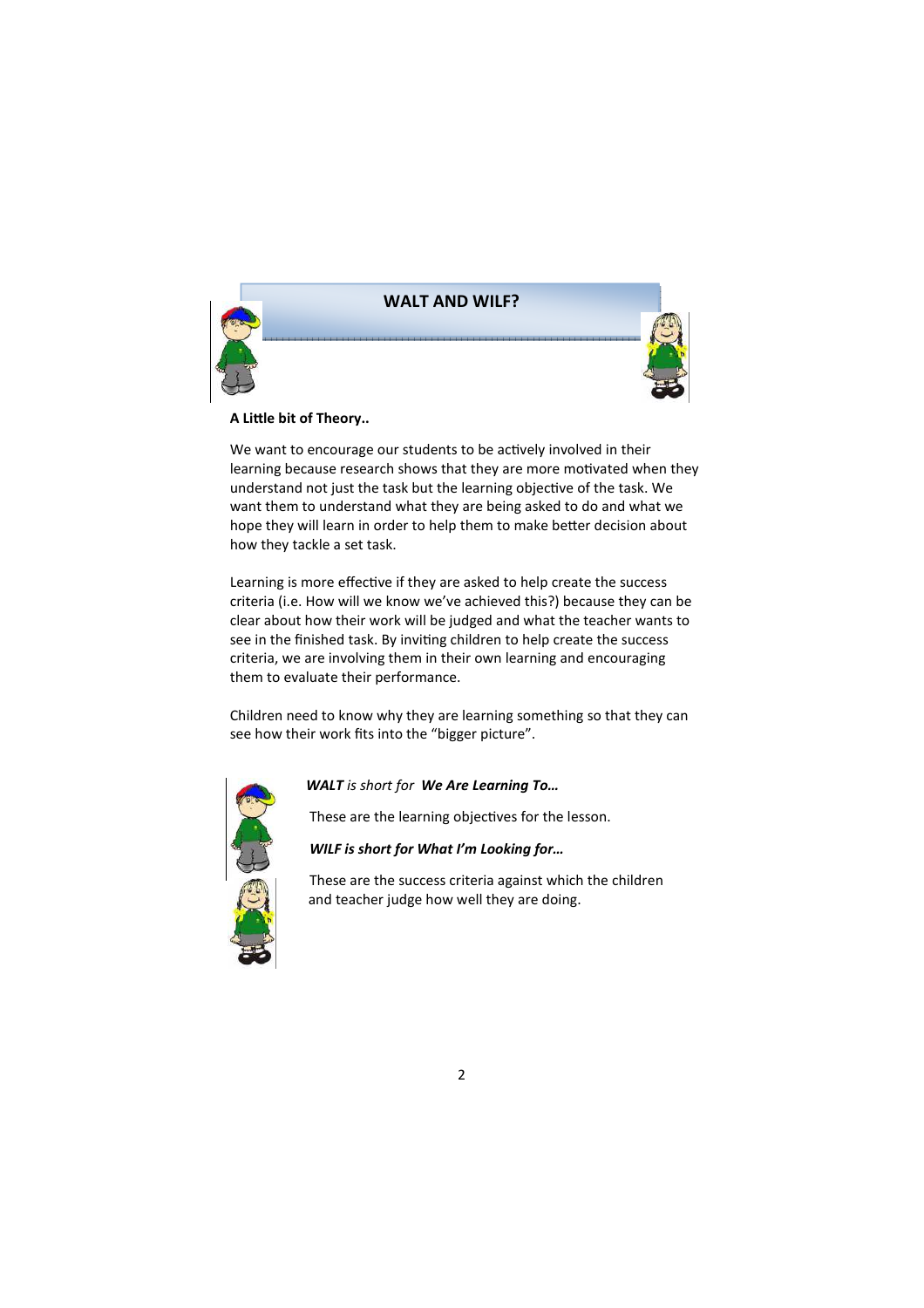| <b>Example of WALT and WILF in Maths</b><br>Year 1 |                       |
|----------------------------------------------------|-----------------------|
| <b>WALT</b>                                        | <b>WILF</b>           |
| We are learning                                    | What I'm looking for  |
| To read the time to the hour                       | I know where the hand |
| on an analogue clock                               | points for o'clock    |

You can help by asking your child "**What did you learn today?"** rather than **"What did you do today?"**

**PROBLEM SOLVING STRATEGIES** 

Problem Solving Strategies are built up across the year levels and enable students to use a range of strategies to answer a variety of mathematical problems.

| <b>Problem Solving Strategies Taught Across Year 1</b> |                  |                 |                    |  |
|--------------------------------------------------------|------------------|-----------------|--------------------|--|
| Term 1                                                 | Term 2           | Term 3          | Term 4             |  |
| Part-Part-Whole                                        | Patterns         | Part-Part-Whole | Part-Part-Whole    |  |
| Patterns                                               | Number sentences | Draw a picture  | Patterns -number   |  |
| Draw a table                                           | Focus on parts   | Patterns        | lines              |  |
|                                                        |                  | Act it out      | <b>Tens Frames</b> |  |
|                                                        |                  |                 | Draw a Table       |  |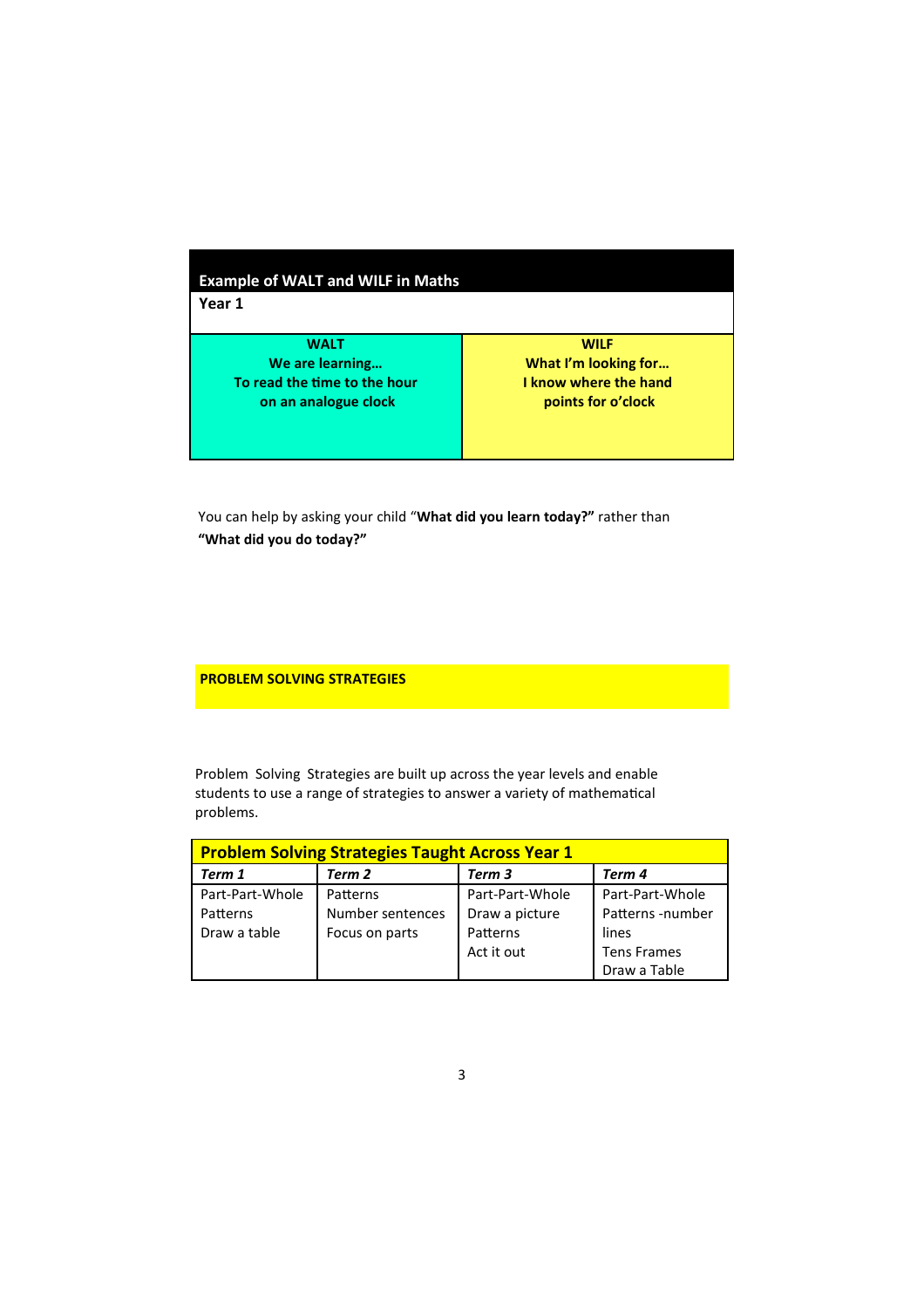## **Part-Part-Whole**

All addition and subtraction problems can be represented using the Part-Part-Whole Model. The Part-Part-Whole strategy enables students to identify the correct operation and represent the situation using the appropriate mathematical numbers and symbols.



This strategy is useful when.....

## **Patterns**

Look at a series of objects, colours or numbers to see if you can find a pattern. The pattern should repeat and may not always be obvious.

 $\overline{1}$ 

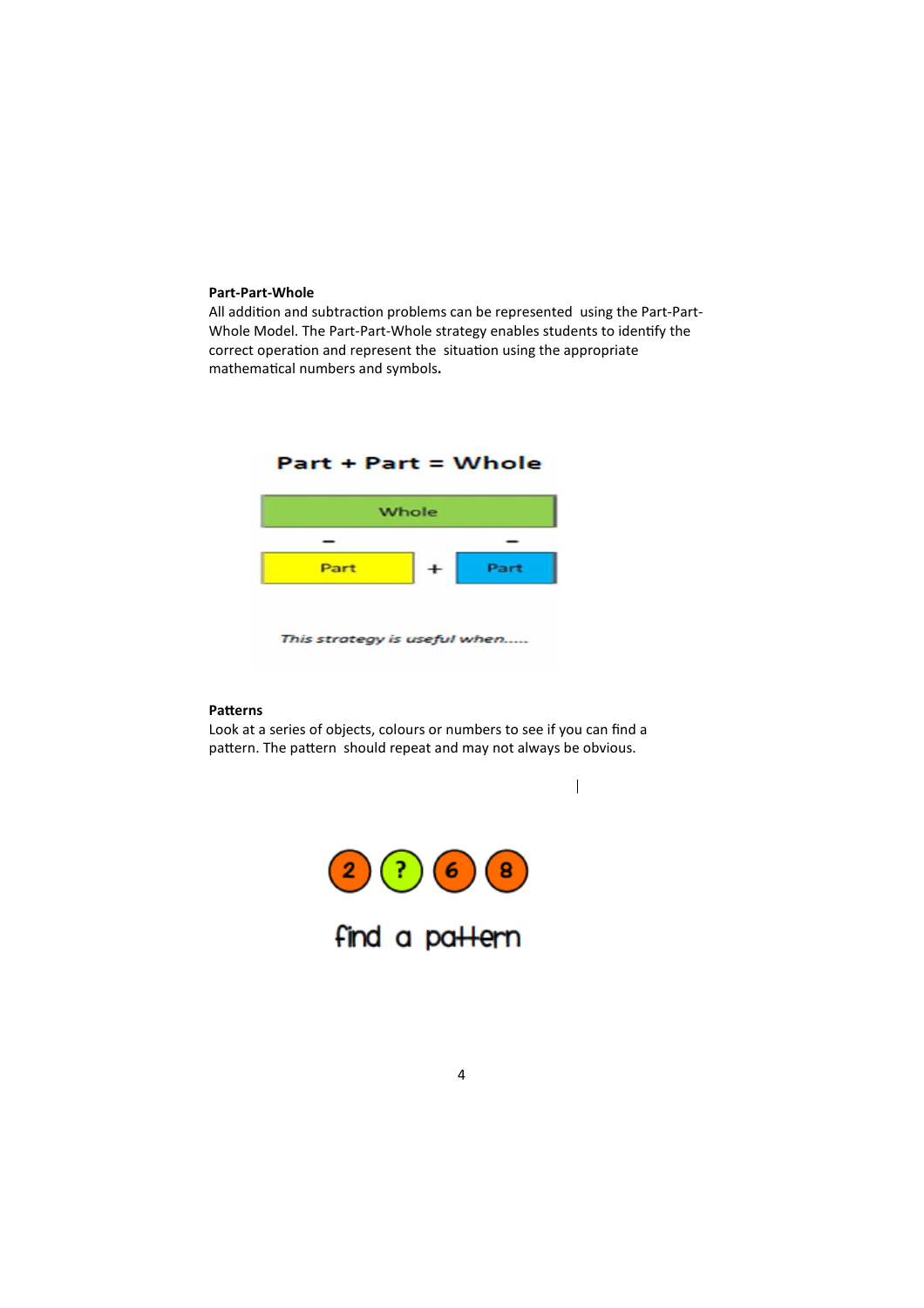#### **Number Sentences**

Change the word problem into a number problem to solve it.



## **Focus on Parts**

Name, describe and compare the features of 2D and 3D shapes.



## **Act It Out**

By using actions and materials, you may see a relationship to lead you to a solution. This might make the problem and solution easier to see.

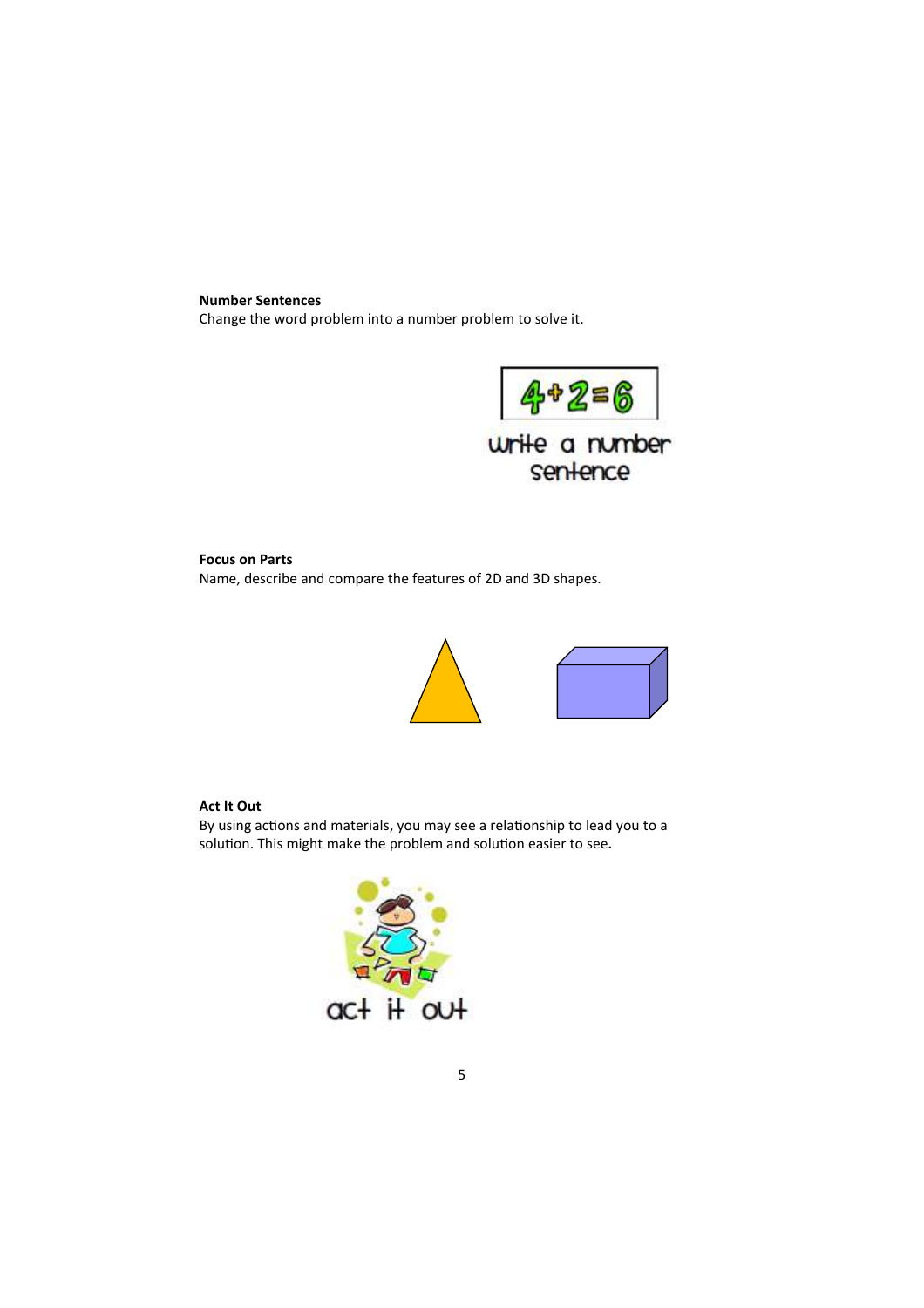## **Draw a Table**

Create a table to organise the information to make it easier to see the answer/s.



## Patterns—number lines

Application of a number line helps reinforce directional increases and decreases for subtraction and addition.

> Benchmarking to 10 is fundamental to developing mental calculation skills



# **Draw a Picture**

Drawing a picture gives you a visual and helps you to see the problem and find a

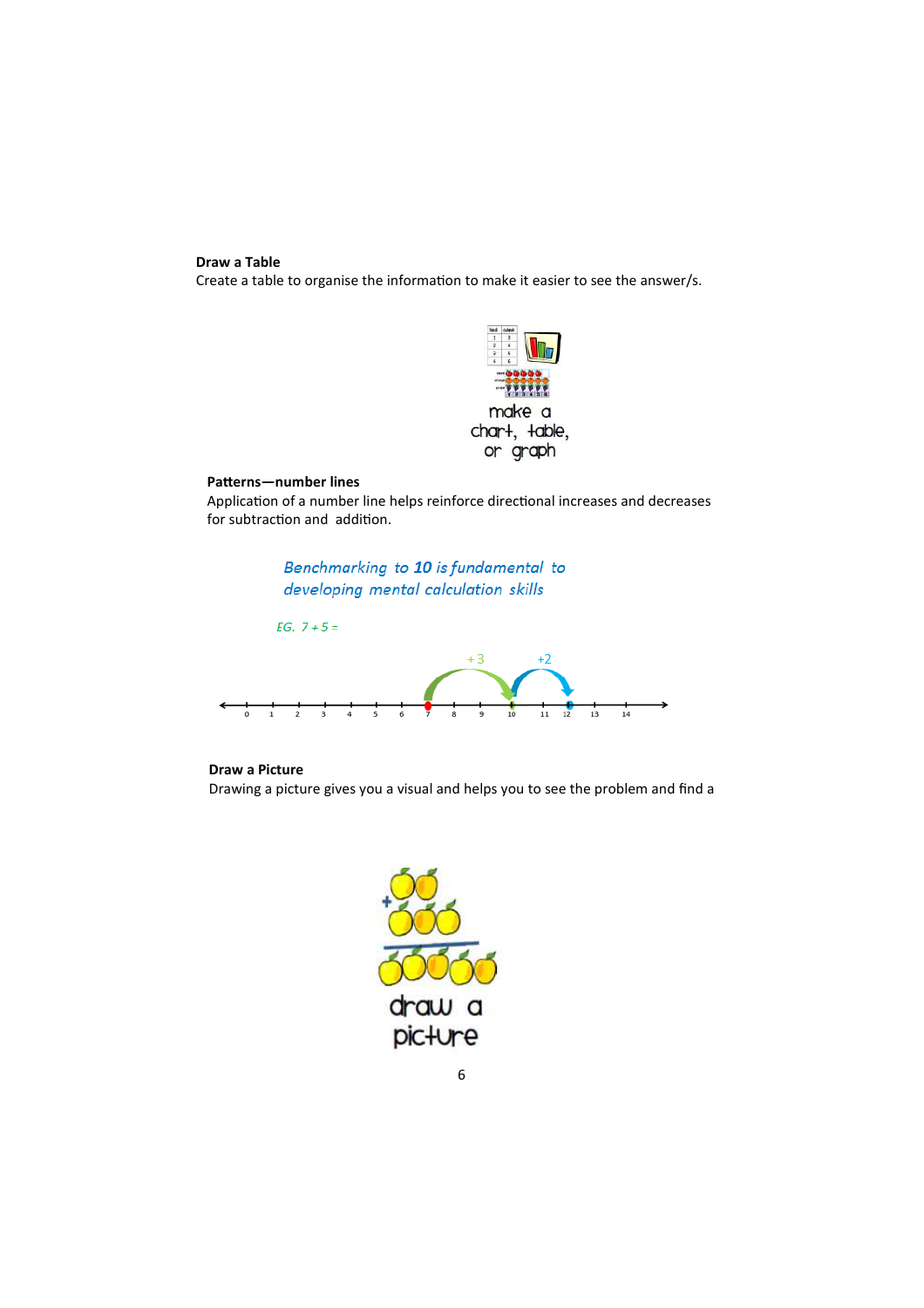## **Number Facts**

Students in Year 1 will develop fluency and confidence with numbers and calculations by saying number sequences.

Through the proficiency strands Understanding, Fluency, Problem Solving and Reasoning students have the opportunities to develop understandings of number and place value.

**The Rainbow facts** (Count to ten) are pairs of numbers whose sum is 10. These are useful facts for lots of everyday contexts, including shopping, where you are often subtracting amounts from 10 or 100.



Addition strategies - Count On, Doubles and Tens promote important understanding of number relationships and help children master basic facts. Double facts are relatively easy to learn as all the sums are even and make a counting by twos pattern. Doubles serve as "anchor facts" for related facts.

## **WARMUPS**

**Goal:** Warmups are designed to promote fluency with core skills in a variety of contexts (to move core curriculum content from short term memory to long term memory).

Usually delivered at the start of a Maths lesson. A typical numeracy warmup may include:

- Number facts
- Counting
- Place Value
- Rules in counting patterns
- Maths vocabulary
- Applications on concepts/skills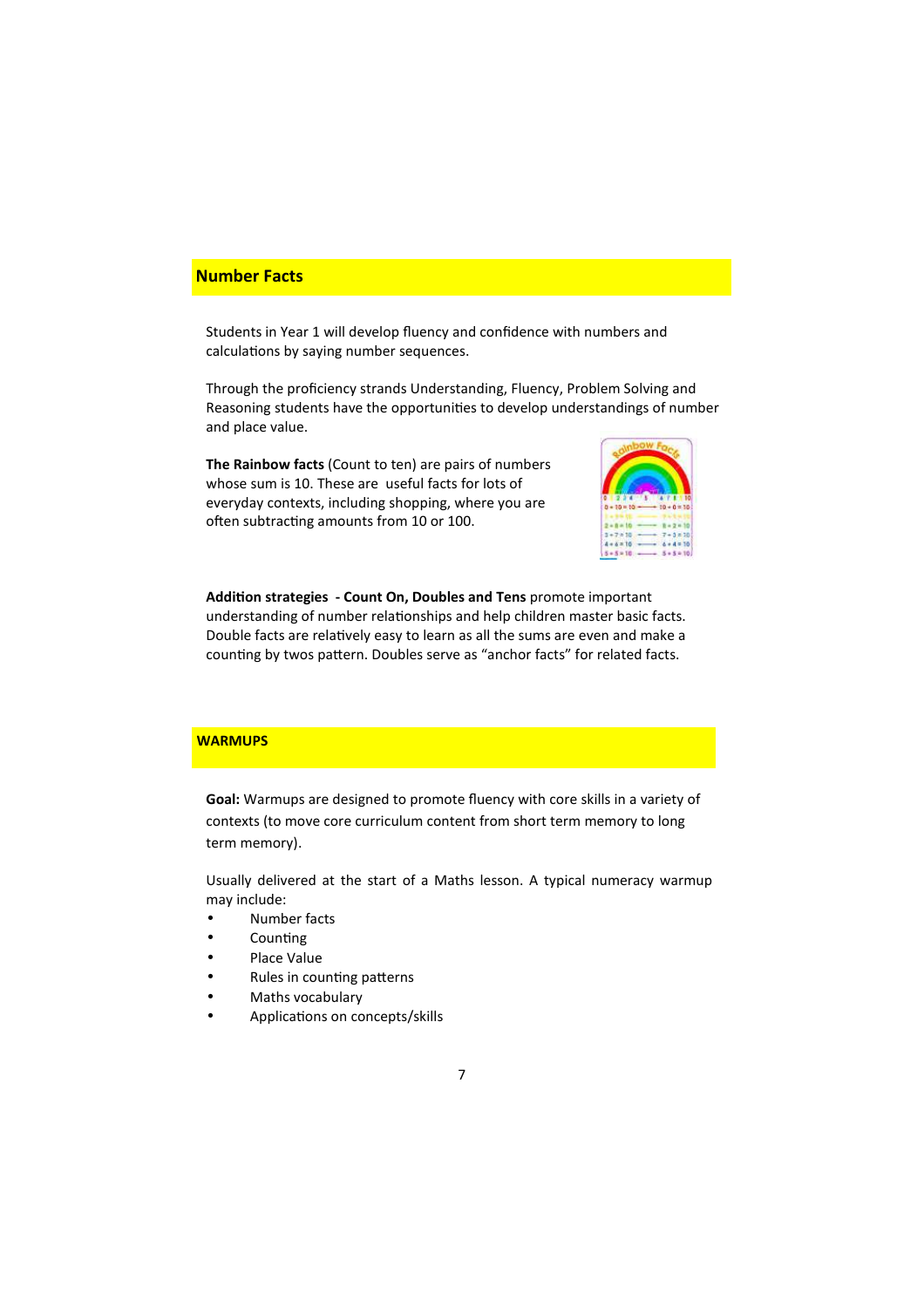# **Numeracy concepts taught across Year 1 - Australian Curriculum**

# **TERM 1**

## **Number and place value**

- ♦ develop confidence with number sequences to and from 100 by ones from any starting point. Skip count by twos, fives and tens starting from zero
- recognise, model, read, write and order numbers to at least 100.
- locate these numbers on a number line
- ♦ count collections to 100 by partitioning numbers using place value
- represent and solve simple addition and subtraction problems using a range of strategies including counting on, partitioning and rearranging parts

## **Patterns and algebra**

♦ investigate and describe number patterns formed by skip-counting and patterns with objects

## **Using units of measurement**

- measure and compare the lengths and capacities of pairs of objects using uniform informal units
- describe duration using months, weeks, days and hours

## **Chance**

identify outcomes of familiar events involving chance and describe them using everyday language such as 'will happen', 'won't happen' or 'might happen'

# D**ata representation and interpretation**

- ♦ choose simple questions and gather responses and make simple inferences
- represent data with objects and drawings where one object or drawing represents one data value.
- $\bullet$  describe the displays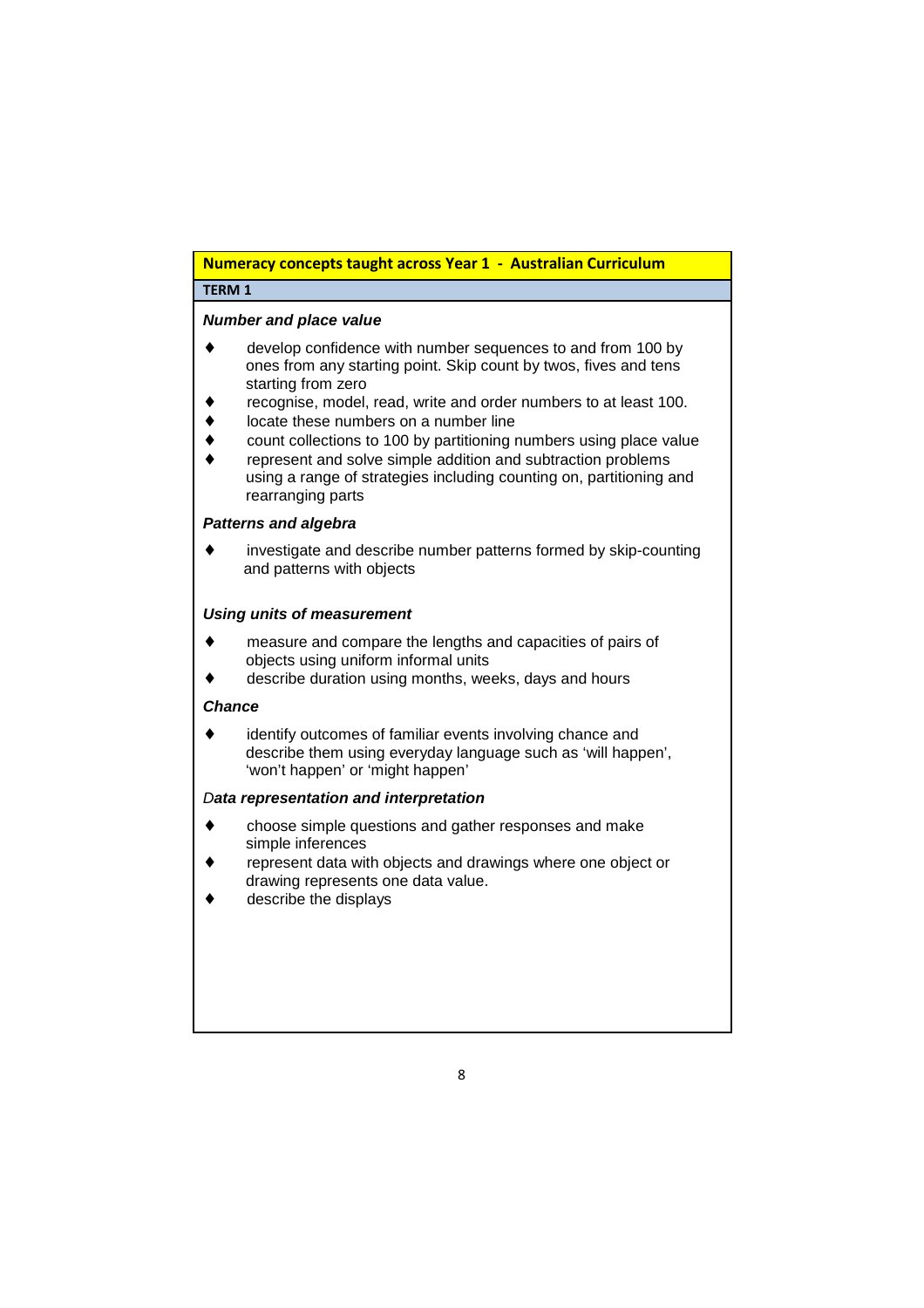# **Numeracy concepts taught across Year - Australian Curriculum**

# **TERM 2**

## **Number and place value** -

- ♦ represent and record the tens number sequence
- ♦ represent and record counting sequences
- ♦ investigate quantities and equality
- represent two-digit numbers, standard partitioning of two-digit
- numbers
- model double facts.
- connect addition and subtraction
- ♦ represent, record and solve simple addition problems
- ♦ identify and describe addition and subtraction situations,
- ♦ apply addition strategies,
- ♦ solve subtraction problems

## **Using units of measurement**

♦ describe the duration of an hour, explore and tell time to the hour

## **Location and transformation**

- explore and describe location
- ♦ investigate and describe position, direction and movement
- ♦ interpret directions

## **Shape**

- ♦ investigate the features three-dimensional objects and twodimensional shapes,
- ♦ describe two-dimensional shapes and three-dimensional objects

## **Patterns and algebra**

- ♦ investigate and describe repeating and growing patterns
- ♦ connect counting sequences to growing patterns
- ♦ represent the tens number sequence
- ♦ represent and record counting sequences
- ♦ describing number patterns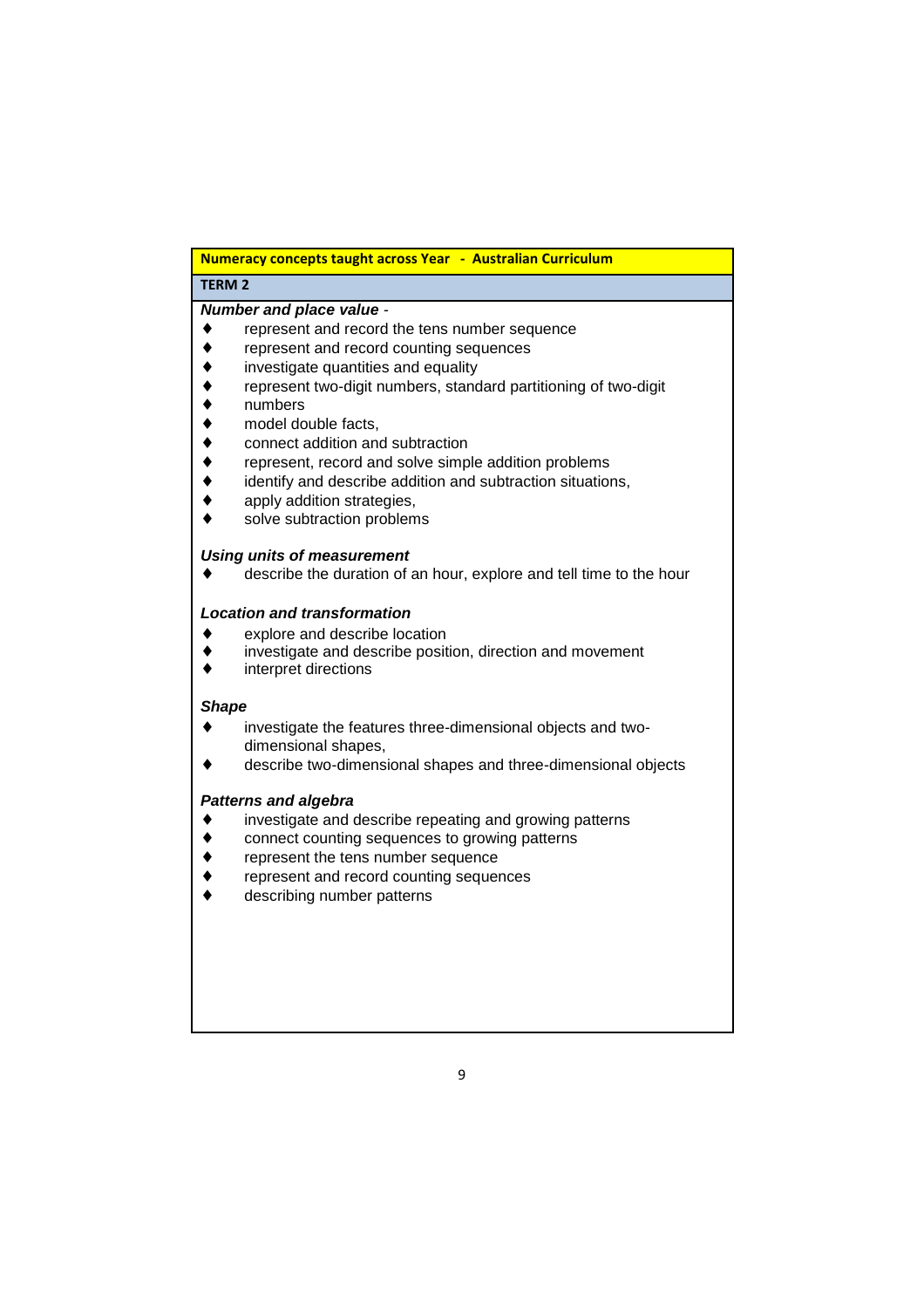# **Numeracy concepts taught across Year 1 - Australian Curriculum TERM 3**

## **Number and place value**

- ♦ recall, represent and record the ones, twos, fives and tens number sequence
- ♦ represent and record two-digit numbers
- ♦ flexibly partition two-digit numbers
- identify number patterns, count collections
- ♦ standard place value partitioning of two-digit numbers
- ♦ identifying digit values
- ♦ partition numbers into more than two parts
- ♦ represent, record and solve simple addition and subtraction problems
- positioning and locating numbers on linear representations
- ♦ exploring doubling and halving

# **Using units of measurement**

- ♦ compare and measure lengths using uniform informal units
- ♦ order objects based on length
- ♦ explore capacity
- measure capacity using uniform informal units
- order objects based on capacity

## **Patterns and algebra**

- ♦ recall the ones, twos and tens counting sequences,
- ♦ explore number patterns
- ♦ represent the fives number sequence

## **Fractions and decimals**

♦ identify one half

# **Shape**

- ♦ identify and describe familiar two-dimensional shapes
- describe geometric features of three-dimensional objects

# **Money and financial mathematics**

♦ recognise, describe, and order Australian coins according to their value

# **Location and transformation**

♦ give and follow directions, investigate position, direction and movement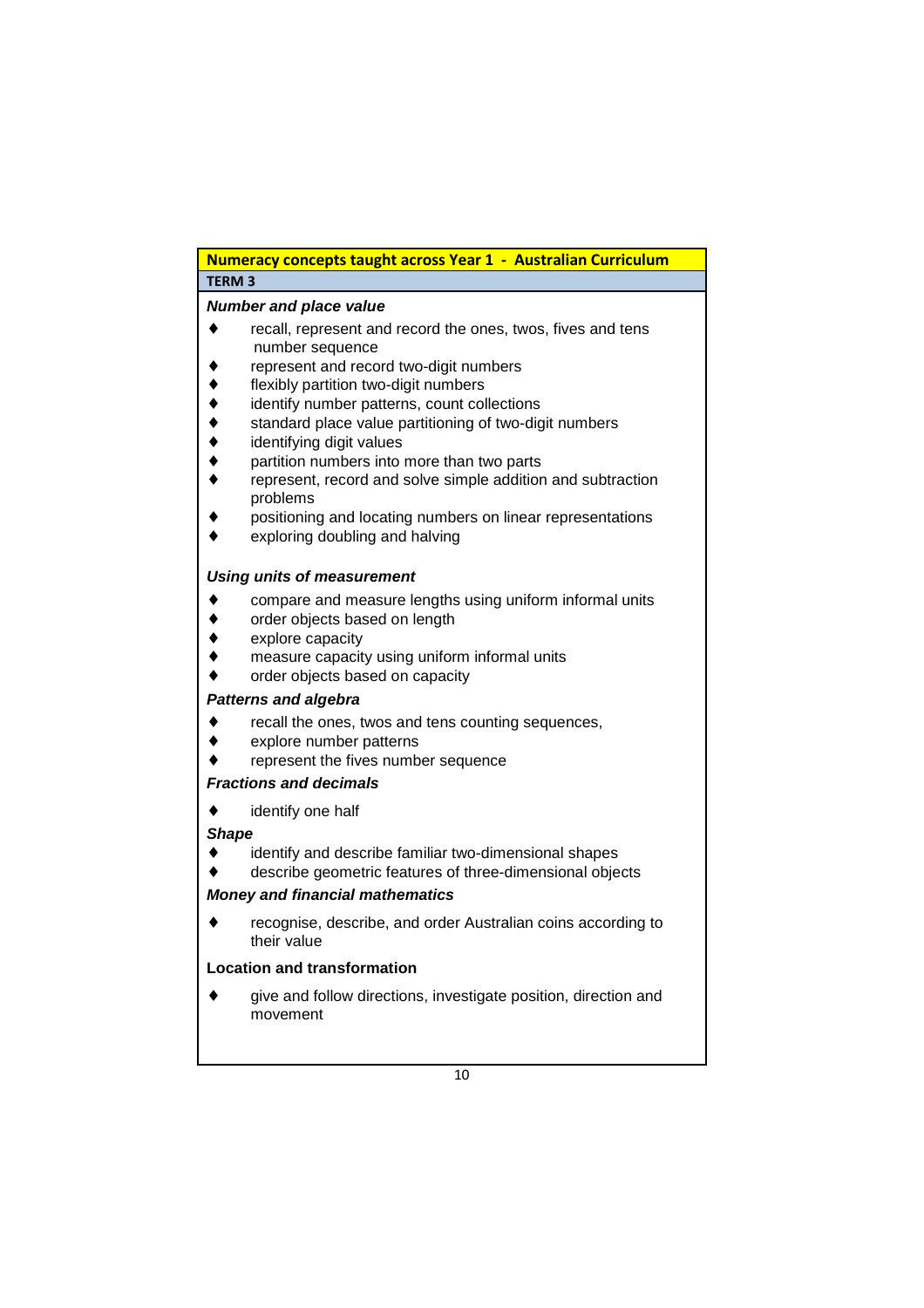| Numeracy concepts taught across Year 1 -- Australian Curriculum |                                                                                                                                                                                                                                                                                                                                                                                                                                                                                                                                                                                                                                                                                               |  |
|-----------------------------------------------------------------|-----------------------------------------------------------------------------------------------------------------------------------------------------------------------------------------------------------------------------------------------------------------------------------------------------------------------------------------------------------------------------------------------------------------------------------------------------------------------------------------------------------------------------------------------------------------------------------------------------------------------------------------------------------------------------------------------|--|
| <b>TERM 4</b>                                                   |                                                                                                                                                                                                                                                                                                                                                                                                                                                                                                                                                                                                                                                                                               |  |
|                                                                 | <b>Number and place value</b><br>count collections beyond 100<br>skip count in ones, twos, fives & tens<br>identify missing elements<br>describe patterns created by skip counting<br>model numbers with a range of materials<br>use standard & non-standard partitioning of 2-digit numbers<br>position & locate two-digit numbers on a number line<br>partition a number into more than two parts<br>explain how the order of join parts does not affect the total<br>identify compatible numbers to 10<br>develop & refine mental strategies for addition & subtraction<br>problems<br>identify related addition & subtraction facts<br>subtract a multiple of ten from a two-digit number |  |
|                                                                 | identify unknown parts in addition & subtraction<br>solve addition & subtraction problems<br><b>Fractions and decimals</b><br>identify a half                                                                                                                                                                                                                                                                                                                                                                                                                                                                                                                                                 |  |
|                                                                 | <b>Patterns and algebra</b>                                                                                                                                                                                                                                                                                                                                                                                                                                                                                                                                                                                                                                                                   |  |
|                                                                 | investigate growth patterns<br>connect counting sequences to growth patterns<br>represent addition & subtraction number patterns                                                                                                                                                                                                                                                                                                                                                                                                                                                                                                                                                              |  |
|                                                                 | <b>Using units of measurement</b>                                                                                                                                                                                                                                                                                                                                                                                                                                                                                                                                                                                                                                                             |  |
|                                                                 | compare & sequence familiar events in time                                                                                                                                                                                                                                                                                                                                                                                                                                                                                                                                                                                                                                                    |  |
| <b>Chance</b>                                                   |                                                                                                                                                                                                                                                                                                                                                                                                                                                                                                                                                                                                                                                                                               |  |
|                                                                 | classify events based on chance                                                                                                                                                                                                                                                                                                                                                                                                                                                                                                                                                                                                                                                               |  |
|                                                                 | Data representation and interpretation<br>ask suitable questions to collect data<br>organise & represent data.                                                                                                                                                                                                                                                                                                                                                                                                                                                                                                                                                                                |  |